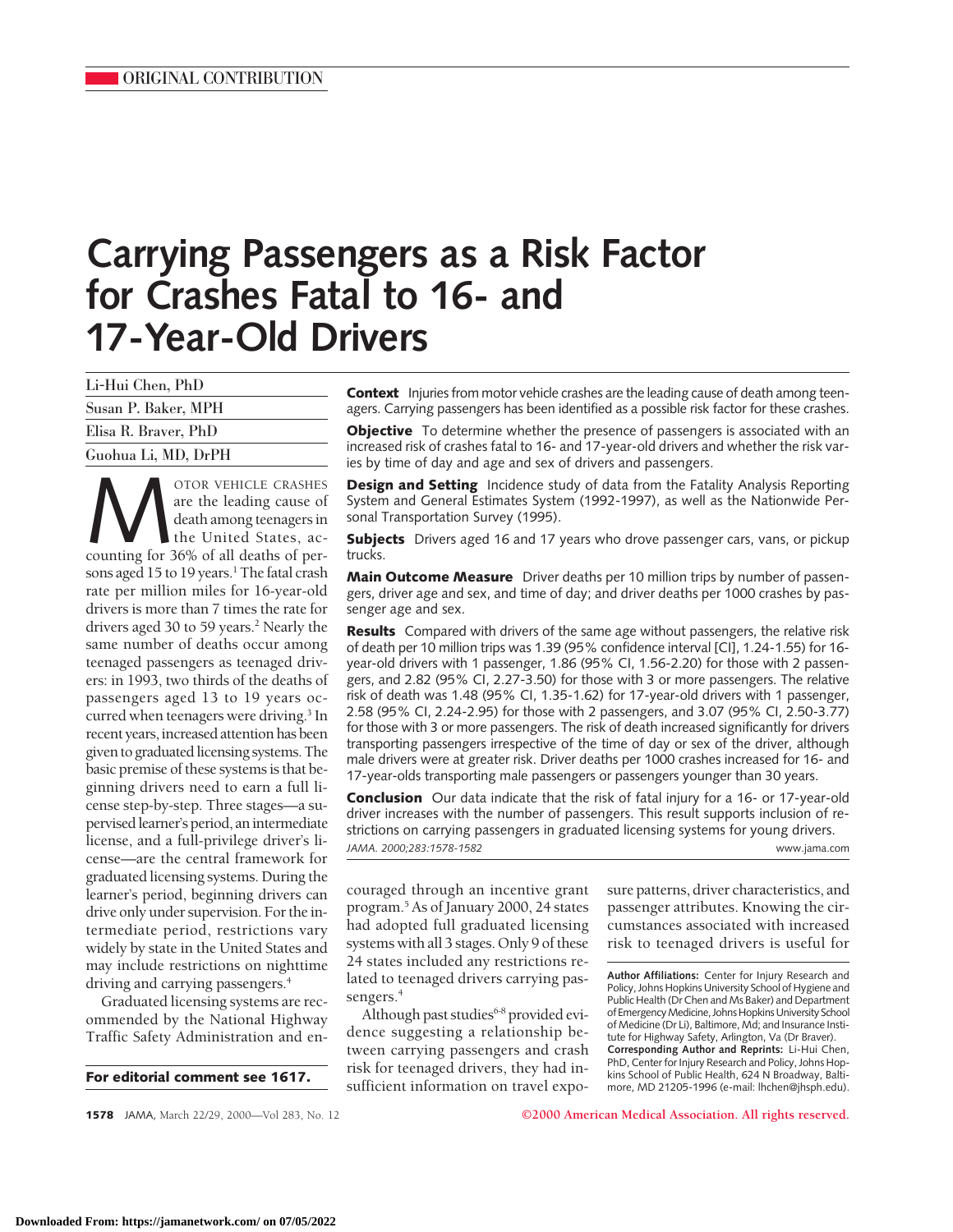formulating graduated driver licensing programs and for advising health professionals who take care of teenagers. Our study examined the associations between crashes fatal to 16- and 17-year-old drivers and the characteristics of passengers. The following potential risk factors were examined: driver age, driver sex, number of passengers, passenger age, passenger sex, and time of day.

### **METHODS Data**

Data for this study were from 3 federal sources: the Fatality Analysis Reporting System (FARS),<sup>9</sup> Nationwide Personal Transportation Survey (NPTS),<sup>10</sup> and General Estimates System (GES).<sup>11</sup> Drivers aged 16 and 17 years who drove passenger cars, vans, or pickup trucks were the focus of the study. Some analyses included drivers aged 30 to 59 years for purposes of comparison.

FARS collects data on all fatal traffic crashes within the United States that involve a motor vehicle traveling on a public road and result in a death within 30 days of the crash.9 Data on crashes fatal to 16- and 17-year-old drivers were obtained from FARS for the years 1992- 1997.

The NPTS provides comprehensive data on transportation patterns in the United States based on a national telephone survey of 42 033 households conducted from May 1995 to July 1996. Once a household was selected, travel diaries were mailed to the household and every person within the household who was aged 14 years or older was interviewed regarding trips made on a recent preassigned day. A proxy summarized trips for children aged 5 to 13 years.<sup>10</sup> The 1995 NPTS was the source for estimates of the number of trips for 16- and 17-year-old drivers. We chose number of trips as the measurement of travel exposure because individual trips vary in the number and characteristics of passengers.

The GES is a probability sample of US police-reported crashes on public roads that result in property damage, injury, or death. $11$  There are 60 primary sampling units in the GES, chosen to be representative of the US population, and about 54 000 crashes per year are sampled.<sup>11</sup> Information on crashes involving 16- and 17-year-old drivers was obtained from GES data for the years 1992-1997.

Because uninjured passengers were not fully reported in some of the primary sampling units in the GES, we excluded those units from GES data to avoid misclassification of drivers with uninjured passengers as having carried fewer passengers. This resulted in exclusion of about 5% of weighted crashes from the GES data and a corresponding 5% overestimation of deaths per 1000 crashes. These primary sampling units could not be identified within FARS because the specific locations of GES primary sampling units are confidential and thus unavailable to researchers.

#### **Analysis**

Driver deaths were studied rather than deaths among all vehicle occupants because higher occupancy increases the probability that a crash will be fatal by increasing the population at risk. Statistical software (SPSS for Windows<sup>12</sup> and SAS<sup>13</sup>) was used to calculate rates.

**Risk of Death per 10 Million Trips.** FARS and NPTS data were used to calculate driver deaths per 10 million trips by number of passengers, driver age and sex, and time of day. These trip-based death rates measured the likelihood of involvement in a crash fatal to a 16- or 17-year-old driver.

**Crash Outcome.** FARS and GES data were used to compute deaths per 1000 crashes for 16- and 17-year-old drivers, combined, by passenger age and sex (deaths per 10 million trips could not be calculated by passenger age and sex because the NPTS lacked data on characteristics of passengers who were not household members). This different type of measure, deaths per 1000 crashes, represents crash outcome rather than fatal crash incidence and reflects crash forces and other variables (eg, seatbelt use) that might be affected by driver behaviors associated with the presence of passengers.

Passengers of both 16- and 17-yearold drivers, combined, were classified in 3 age groups: aged 13 to 19 years, 20 to 29 years, and 30 years or older. Analyses showed no differences among results based on passengers aged 20, 21, 22 to 24, or 25 to 29 years; therefore, passengers aged 20 to 29 years were grouped.

**Relative Risk and Confidence Intervals.** Relative risk was defined as the death rate ratio, calculated by dividing the death rate for the target group by that of the reference group. Because the GES and NPTS are data sets with multistage sampling designs, the statistical software SUDAAN<sup>14</sup> was used to calculate the SEs of weighted trips and weighted crashes. Ninety-five percent confidence intervals for the rates were calculated by the substitution method described by Daly.15 Ninety-five percent confidence intervals for the relative risks were calculated based on a method described by Rothman and Greenland.<sup>16</sup>

# **RESULTS Trip-Based Death Rates**

**Driver Age.** Drivers aged 16 and 17 years had markedly higher risks for fatal crashes than older drivers (**FIGURE**, **TABLE 1**). Compared with driving alone, driver death rates per 10 million trips in-

**Figure.** Trip-Based Driver Death Rates by Driver Age and Number of Passengers



Error bars are 95% confidence intervals.

**©2000 American Medical Association. All rights reserved.** JAMA, March 22/29, 2000—Vol 283, No. 12 **1579**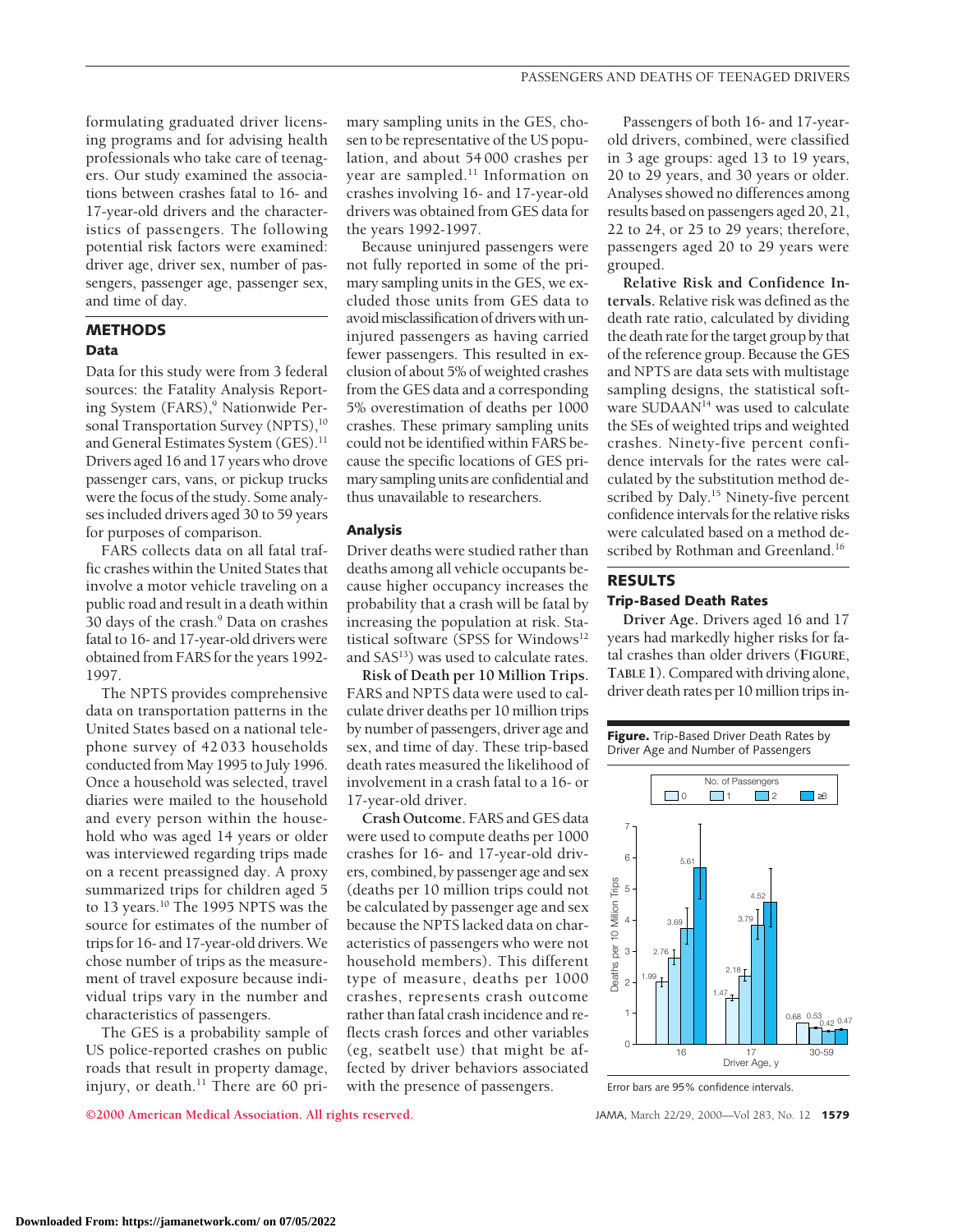creased with the number of passengers for drivers aged 16 or 17 years. The highest death rate (5.61 per 10 million trips) was observed among drivers aged 16 years carrying 3 or more passengers. In contrast, death rates per 10 million trips for drivers aged 30 to 59 years were lower for drivers with passengers than for those without passengers.

**Driver Sex.** Whether or not passengers were transported, male drivers had higher death rates than female drivers (Table 1). Carrying passengers dramatically increased the risks of 16- and 17 year-old male drivers per 10 million trips: for 16-year-old males, the relative risk was 3.48 with 3 or more passengers vs no passengers. Carrying passengers also significantly increased the fatal crash risks of 16- and 17-year-old female drivers but to a lesser extent.

**Time of Day.** Nighttime death rates greatly exceeded daytime death rates among 16- and 17-year-old drivers, combined (**TABLE 2**). For drivers aged 16 to 17years,carryingpassengerssignificantly increased the risk of driver deaths per 10 million trips during each of the 3 time periods analyzed. The highest driver death ratefor16-and17-year-olddrivers,21.88 per 10 million trips, was for drivers traveling with passengers between midnight and 5:59 AM.

#### **Crash Outcome Analyses**

**Passenger Age.** When crashes occurred, carrying passengers aged 13 to 19 years or aged 20 to 29 years was associated with significantly increased driver fatalities per 1000 crashes for 16- to 17-year-old drivers, combined (**TABLE 3**). The risk of death increased with the number of passengers. Carrying passengers aged 30 years or older did not increase the driver fatality rates.

**Passenger Sex.** Crash-involved 16 and 17-year-old drivers, combined, with male passengers were significantly more likely to die than those with only female passengers (**TABLE 4**). Risk of death increased with the number of male passengers. Similar effects of male passengers were observed for male and female drivers. Driver deaths per 1000 crashes more than doubled for both male and female drivers when there were 2 or more male passengers and nearly doubled with 1 male passenger.

## **COMMENT**

The incidence of motor vehicle crashes fatal to 16- and 17-year-old drivers increased with the number of passengers

| <b>Table 1.</b> Trip-Based Relative Risks for Driver Deaths by Number of Passengers, Driver Age, and Sex <sup>*</sup> |          |                         |                         |                         |       |                         |                         |                         |         |                         |                         |                         |
|-----------------------------------------------------------------------------------------------------------------------|----------|-------------------------|-------------------------|-------------------------|-------|-------------------------|-------------------------|-------------------------|---------|-------------------------|-------------------------|-------------------------|
|                                                                                                                       |          | No. of Passengers       |                         |                         |       |                         |                         |                         |         |                         |                         |                         |
|                                                                                                                       |          | <b>Male Driver</b>      |                         |                         |       | <b>Female Driver</b>    |                         |                         | Overall |                         |                         |                         |
|                                                                                                                       | 0        | 1                       | $\overline{c}$          | $\geq$ 3                | 0     | 1                       | $\overline{2}$          | $\geq 3$                | 0       | 1                       | $\overline{c}$          | $\geq 3$                |
|                                                                                                                       | Age 16 y |                         |                         |                         |       |                         |                         |                         |         |                         |                         |                         |
| Deaths, No. <sup>+</sup>                                                                                              | 831      | 544                     | 231                     | 193                     | 443   | 332                     | 106                     | 106                     | 1274    | 876                     | 337                     | 299                     |
| No. of tripst<br>Weighted<br>(in billions)\$                                                                          | 0.53     | 0.21                    | 0.06                    | 0.04                    | 0.54  | 0.32                    | 0.09                    | 0.05                    | 1.07    | 0.53                    | 0.15                    | 0.09                    |
| Unweighted                                                                                                            | 556      | 207                     | 63                      | 26                      | 498   | 260                     | 76                      | 41                      | 1054    | 467                     | 139                     | 67                      |
| Death ratell                                                                                                          | 2.61     | 4.39                    | 6.29                    | 9.08                    | 1.38  | 1.72                    | 1.94                    | 3.31                    | 1.99    | 2.76                    | 3.69                    | 5.61                    |
| Relative risk<br>(95% CI)                                                                                             | 1.00¶    | 1.68<br>$(1.44 - 1.97)$ | 2.41<br>$(1.82 - 3.20)$ | 3.48<br>$(2.53 - 4.79)$ | 1.00¶ | 1.25<br>$(1.06 - 1.46)$ | 1.41<br>$(1.14 - 1.74)$ | 2.40<br>$(1.78 - 3.22)$ | 1.00¶   | 1.39<br>$(1.24 - 1.55)$ | 1.86<br>$(1.56 - 2.20)$ | 2.82<br>$(2.27 - 3.50)$ |
|                                                                                                                       |          |                         |                         |                         |       | Age 17 y                |                         |                         |         |                         |                         |                         |
| Deaths, No. <sup>+</sup>                                                                                              | 1048     | 615                     | 238                     | 224                     | 577   | 281                     | 122                     | 79                      | 1625    | 896                     | 360                     | 303                     |
| No. of trips‡<br>Weighted<br>(in billions)\$                                                                          | 1.07     | 0.37                    | 0.09                    | 0.05                    | 0.77  | 0.32                    | 0.07                    | 0.05                    | 1.84    | 0.69                    | 0.16                    | 0.11                    |
| Unweighted                                                                                                            | 1091     | 406                     | 89                      | 52                      | 863   | 335                     | 94                      | 65                      | 1954    | 741                     | 183                     | 117                     |
| Death ratell                                                                                                          | 1.63     | 2.77                    | 4.61                    | 6.92                    | 1.26  | 1.48                    | 2.82                    | 2.28                    | 1.47    | 2.18                    | 3.79                    | 4.52                    |
| Relative risk<br>(95% CI)                                                                                             | 1.00     | 1.70<br>$(1.49 - 1.93)$ | 2.83<br>$(2.33 - 3.42)$ | 4.25<br>$(3.08 - 5.84)$ | 1.00¶ | 1.18<br>$(1.04 - 1.35)$ | 2.24<br>$(1.85 - 2.72)$ | 1.81<br>$(1.39 - 2.36)$ | 1.00¶   | 1.48<br>$(1.35 - 1.62)$ | 2.58<br>$(2.24 - 2.95)$ | 3.07<br>$(2.50 - 3.77)$ |
| Age 30-59 y                                                                                                           |          |                         |                         |                         |       |                         |                         |                         |         |                         |                         |                         |
| Death, No. <sup>+</sup>                                                                                               | 27362    | 5785                    | 1703                    | 1318                    | 10594 | 2897                    | 1025                    | 836                     | 37957   | 8683                    | 2728                    | 2154                    |
| No. of trips‡<br>Weighted<br>(in billions)\$                                                                          | 49.37    | 12.89                   | 4.55                    | 4.05                    | 43.24 | 14.46                   | 6.35                    | 3.52                    | 92.61   | 27.34                   | 10.90                   | 7.57                    |
| Unweighted                                                                                                            | 55040    | 14829                   | 4735                    | 3974                    | 52435 | 17197                   | 7061                    | 4097                    | 107475  | 32026                   | 11796                   | 8071                    |
| Death ratell                                                                                                          | 0.92     | 0.75                    | 0.62                    | 0.54                    | 0.41  | 0.33                    | 0.27                    | 0.40                    | 0.68    | 0.53                    | 0.42                    | 0.47                    |
| Relative risk<br>(95% CI)                                                                                             | 1.00     | 0.81<br>$(0.79 - 0.83)$ | 0.68<br>$(0.65 - 0.70)$ | 0.59<br>$(0.57 - 0.61)$ | 1.00¶ | 0.81<br>$(0.80 - 0.83)$ | 0.66<br>$(0.64 - 0.68)$ | 0.96<br>$(0.93 - 1.01)$ | 1.00¶   | 0.78<br>$(0.76 - 0.79)$ | 0.61<br>$(0.60 - 0.62)$ | 0.70<br>$(0.67 - 0.71)$ |

\*CI indicates confidence interval.

†Data from National Highway Traffic Safety Administration, *Fatality Analysis Reporting System: 1992-1997*. 9

‡Data from Federal Highway Administration, *1995 Nationwide Personal Transportation Survey*.<sup>10</sup><br>§Weighted to provide national estimates of trips based on probabilities of selection of households, persons, and travel days \Deaths per 10 million trips, based on weighted trips.

¶Reference group.

**1580** JAMA, March 22/29, 2000—Vol 283, No. 12 **©2000 American Medical Association. All rights reserved.**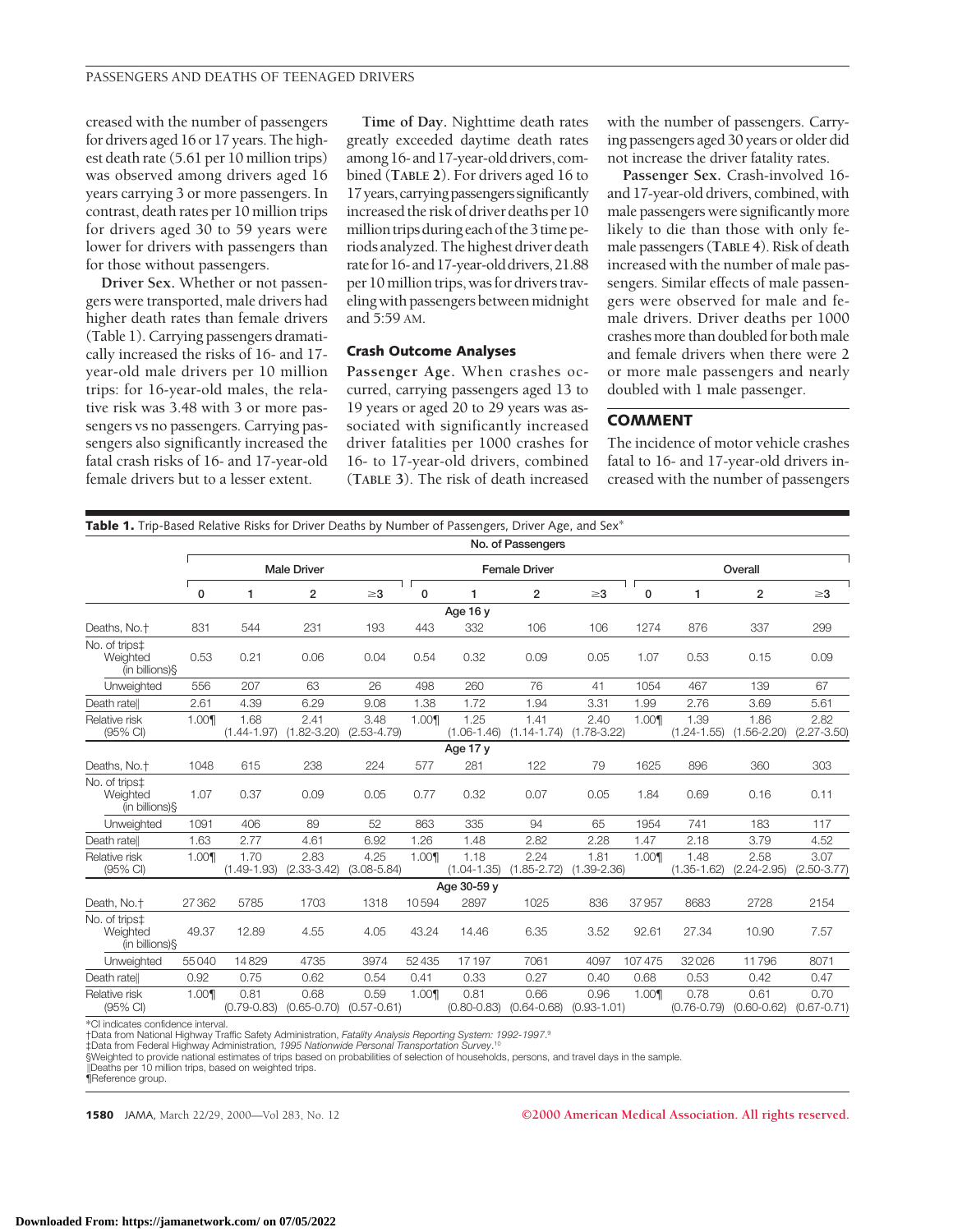for both male and female drivers, during daytime and at night. In contrast, 30- to 59-year-old drivers who carried passengers had decreased death rates. Crashes are more likely to be fatal to drivers aged 16 and 17 years in the presence of male passengers, teenaged passengers, and passengers aged 20 to 29 years, findings not previously documented.

Why were there more deaths when 16- and 17-year-old drivers carried passengers? A survey of 192 high school drivers reported that dangerous driving behaviors (driving after drinking alcohol or using drugs, speeding, swerving, crossing the center line, purposely skidding, and running a red light) were strongly associated with the presence of peers.<sup>17</sup> When carrying passengers, drivers aged 16 to 19 years involved in fatal crashes were significantly more likely to be in single-vehicle crashes or to be coded as having made errors than when driving alone. $\frac{8}{3}$ 

The marked increase in fatal outcomes of crashes associated with carrying male passengers may be attributable to riskier driving behavior. A study that observed vehicles on the road found that, on average, young drivers with male passengers drove at higher speeds and followed preceding vehicles more closely than those without passengers or with female passengers.<sup>18</sup>

Alcohol consumption is a major risk factor for involvement in fatal crashes. Another possible explanation for passenger-related increases in fatalities is that drivers are more likely to be impaired by alcohol when carrying passengers, particularly those who can legally purchase alcohol. Unfortunately, we were unable to estimate the increased driver fatality risk associated with carrying passengers because alcohol use information was not consistently available from our data sources. Teenaged drivers are more susceptible than adult drivers to the impairing effect of alcohol: at each blood alcohol concentration, male drivers aged 16 to 19 years have higher risks of fatal crashes than older age groups.19 The finding that carrying passengers aged 20 to 29 years increased the likelihood of fatal outcomes when 16- and 17-year-old drivers crashed suggests that a restriction on carrying any teenagers unless supervised by an adult at least 21 years old could have a negative effect if it increased the transport of passengers aged 20 to 29 years. Further study will be needed to clarify the relationship between the risk of teenaged driver crashes, carrying passengers of various ages, and alcohol use.

Driving at night is much more dangerous than driving during the daytime. The present study and previous research by Preusser et al<sup>8</sup> indicate that the effect of passengers is similar for

#### **Table 2.** Trip-Based Risks for Teenaged Driver Deaths by Time of Day and Passenger Presence\*

|                                           |      | Time of Day                          |      |                                        |                                          |                         |  |  |  |  |  |
|-------------------------------------------|------|--------------------------------------|------|----------------------------------------|------------------------------------------|-------------------------|--|--|--|--|--|
|                                           |      | 6 AM-9:59 PM<br>Passenger<br>Present |      | 10 PM-11:59 PM<br>Passenger<br>Present | Midnight-5:59 AM<br>Passenger<br>Present |                         |  |  |  |  |  |
|                                           | No   | Yes                                  | No   | Yes                                    | No                                       | Yes                     |  |  |  |  |  |
| Deaths, No.†                              | 1976 | 2069                                 | 348  | 424                                    | 550                                      | 573                     |  |  |  |  |  |
| Trips, No.‡<br>Weighted<br>(in billions)§ | 2.66 | 1.57                                 | 0.18 | 0.11                                   | 0.06                                     | 0.04                    |  |  |  |  |  |
| Unweighted                                | 2757 | 1573                                 | 181  | 105                                    | 70                                       | 34                      |  |  |  |  |  |
| Death ratell                              | 1.24 | 2.20                                 | 3.26 | 6.37                                   | 14.20                                    | 21.88                   |  |  |  |  |  |
| Relative risk<br>(95% CI)                 | 1.00 | 1.77<br>$(1.65 - 1.91)$              | 1.00 | 1.95<br>$(1.67 - 2.29)$                | 1.00                                     | 1.54<br>$(1.21 - 1.95)$ |  |  |  |  |  |

\*CI indicates confidence interval. Drivers were aged 16 and 17 years.

†Data from National Highway Traffic Safety Administration, *Fatality Analysis Reporting System: 1992-1997*. 9

‡Data from Federal Highway Administration, *1995 Nationwide Personal Transportation Survey*. 10 §Weighted to provide national estimates of trips based on probabilities of selection of households, persons, and travel days in the sample.

|Deaths per 10 million trips, based on weighted trips.

¶Reference group.

|  | Table 3. Teenaged Driver Deaths per 1000 Crashes by Passenger Age and Number of Passengers* |  |
|--|---------------------------------------------------------------------------------------------|--|
|--|---------------------------------------------------------------------------------------------|--|

|                           |                  | Age of Passengers, y   |                        |                         |                         |                         |                         |  |  |  |
|---------------------------|------------------|------------------------|------------------------|-------------------------|-------------------------|-------------------------|-------------------------|--|--|--|
|                           | No<br>Passengers |                        | $13 - 19$              |                         | $20 - 29$               | $\geq$ 30               |                         |  |  |  |
|                           |                  | Passenger              | $\geq$ 2<br>Passengers | Passenger               | $\geq$ 2<br>Passengers  | Passenger               | $\geq$ 2<br>Passengers  |  |  |  |
| Deaths, No. <sup>+</sup>  | 2899             | 1460                   | 910                    | 150                     | 16                      | 77                      | 6                       |  |  |  |
| Crashes, No‡<br>Weighted  | 2007221          | 700859                 | 369193                 | 42 203                  | 4103                    | 49688                   | 4297                    |  |  |  |
| Unweighted                | 14755            | 5612                   | 3078                   | 352                     | 36                      | 382                     | 28                      |  |  |  |
| Death ratell              | 1.44             | 2.08                   | 2.46                   | 3.55                    | 3.90                    | 1.55                    | 1.40                    |  |  |  |
| Relative risk<br>(95% CI) | 1.00             | .45<br>$(1.30 - 1.60)$ | .71<br>$(1.50 - 1.94)$ | 2.47<br>$(2.12 - 2.86)$ | 2.71<br>$(1.78 - 4.10)$ | 1.08<br>$(0.91 - 1.26)$ | 0.97<br>$(0.59 - 1.60)$ |  |  |  |

\*CI indicates confidence interval. Drivers were aged 16 to 17 years.

†Data from National Highway Traffic Safety Administration, *Fatality Analysis Reporting System: 1992-1997.º*<br>‡Data from National Highway Traffic Safety Administration, General Estimates System: 1992-1997. <sup>11</sup><br>§Weighted to \Deaths per 1000 crashes, based on weighted crashes.

¶Reference group.

**©2000 American Medical Association. All rights reserved.** JAMA, March 22/29, 2000—Vol 283, No. 12 **1581**